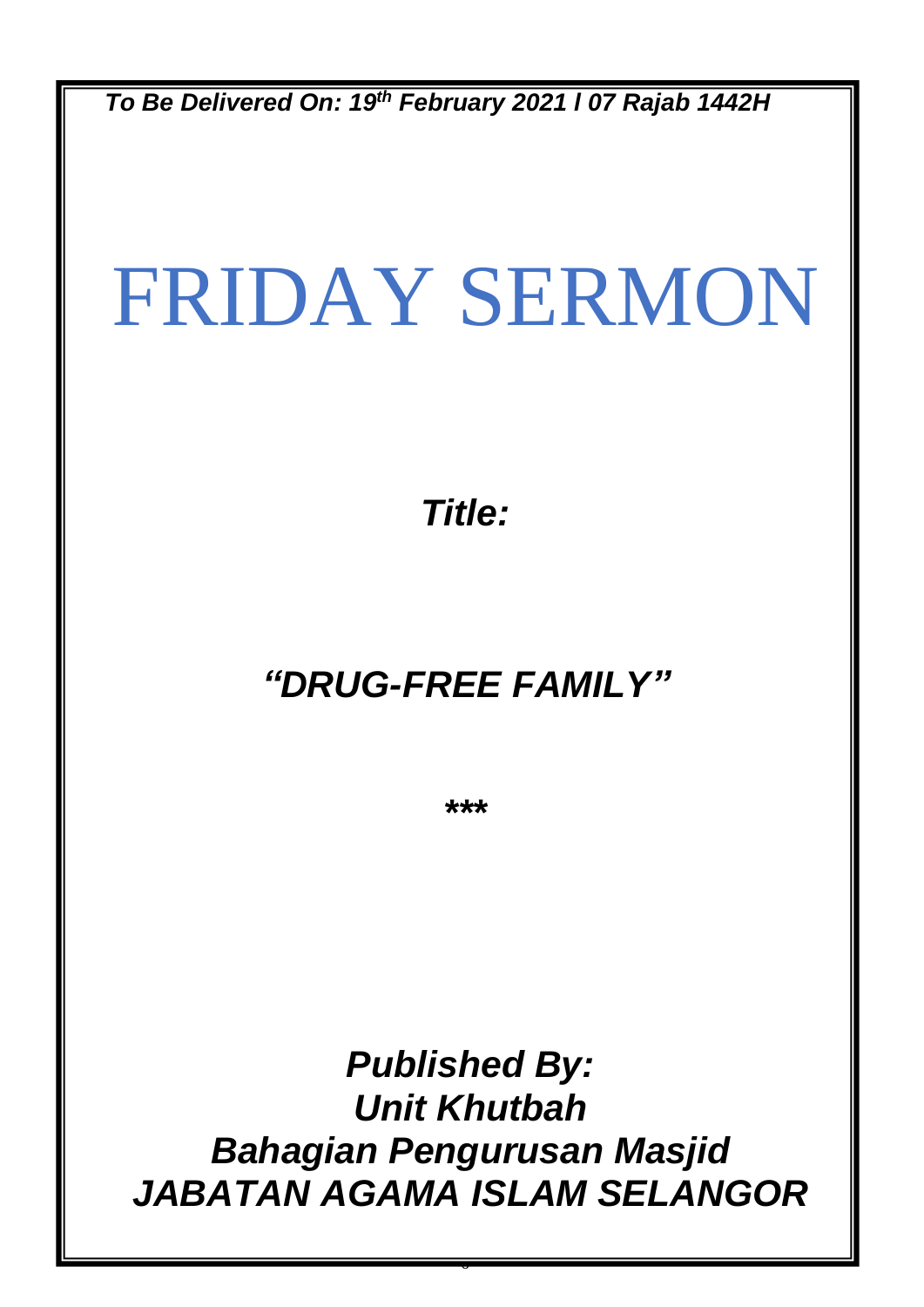

ا<br>إ نة<br>ا اَلْحَمْدُ لِلَّهِ الْقَائِل: وَأَنفِقُواْ و<br>و ْ  $\overline{\phantom{a}}$ ֦֧֦֧֦֦֧֦֧֦֧֦֦֦֧֦֧֦֧֦֧֦֧֦֝֟֓֟֓֟֓֟֓֟֓֟֓֟֓֟֓֟֓֟֓֟֓֟֓֟֩֕֟֓֟֩֕֟֓֟֓֟֓֟֓֟֟֓֟֓֟֓֟֟֓֟֓֟֓֟֓֟֩֩֩֟  $\overline{\phantom{a}}$  $\frac{1}{2}$ ֦֧֦֧֦֧֦֧֦֧֦֧֦֧֜֜֜֜֓֓֟֓֟֓֜֜֜֜֜<br>֧֝֜֜**֓**  $\frac{1}{1}$ و<br>په د ِ<br>ج أ  $\frac{1}{\alpha}$ وَأَنفِقُوا فِي سَبِيلِ ِ<br>م فِی سَبِیلِ اللّٰہِ یہ<br>ا اللَّهِ ر<br>1 يُدِيڪُمْ إِلَى  $\frac{1}{2}$ و  $\ddot{\phantom{0}}$ ِ<br>ج تُلقَوا بِا  $\tilde{a}$ ر ہ<br>1 و<br>په ر<br>1 َل  $\frac{1}{2}$ و ةِ ر<br>ح ك ل ه و<br>ا ہ<br>م ِ<br>په مو ٱتل ىد<br>پ ِن إ ֦֧<u>֔</u>  $\ddot{\cdot}$ ا ن<br>م حۡسِنُوٓ ُو<br>و  $\frac{1}{2}$ ِ<br>ج أ  $\frac{1}{c}$ و ہ<br>آکے اللَّهَ و<br>س يُحِبُّ ٱلۡمُحۡسِنِينَ ۞ ا و<br>م  $\frac{1}{2}$ و ہ<br>ا َ<br>الأ أَشْهَدُ أَنْ لَّا إِلَهَ إِلاَّ اللَّهُ وَحْدَهُ لاَ شَرِيكَ لَهُ وَأَشْهَدُ أَنَّ مُحَمَّدًا ំ<br>• ِ<br>پنج و<br>ا  $\frac{1}{2}$ ْ े<br>नि ं<br>-<br>न ِ<br>په  $\frac{1}{2}$ ً<br>أ ل<br>م  $\frac{1}{\lambda}$ ا<br>م<br>•  $\sum_{i=1}^{n}$ و<br>ا ر<br>زن ْ  $\sum_{i=1}^{n}$  $\tilde{\cdot}$ ء<br>ا ً<br>م  $\overline{\phantom{a}}$  $\ddot{\phantom{0}}$  $\lambda$  $\frac{2}{\lambda}$ َ<br>ا  $\frac{1}{2}$ الم  $\frac{1}{2}$ عَبْدُهُ وَرَسُوْلُهُ. اَللَّهُمَّ صَلِّ وسَلِّم عَلَى سَيِّدِنَا مُحَمَّدٍ وَعَلَى آلِه<sub>ِ ــُ</sub> ٍ<br>و ْ ً<br>م  $\overline{\mathbf{r}}$ ِ<br>م  $\tilde{\cdot}$ <u>لم</u> ر<br>آ ๋<br>ጎ  $\ddot{\phantom{0}}$  $\frac{1}{1}$ َ<br>آ  $\frac{1}{2}$ ĭ انة<br>م ر<br>ر<br>ر نز<br>آ ً<br>آ .<br>بر ይ<br>የ ់<br>្ ر<br>ر  $\overline{\phantom{a}}$  $\tilde{\cdot}$ و*َص<sub>َ</sub>حْبِهِ <sub>ۦ</sub> أَجْمَعِيْنَ.* ْ  $\ddot{\phantom{0}}$ ់<br>(  $\tilde{a}$  $\tilde{\mathbf{r}}$ -<br>أَمَّا بَعْدُ، فَيَا أَيُّهَا الْمُسْلِمُونَ  $\frac{1}{1}$  $\frac{1}{2}$ ُ<br>و ْ<br>ْ  $\tilde{\cdot}$ لة<br>م ِ<br>پنج  $\ddot{\phantom{0}}$ }<br>ለ أَيُّهَا الْمُسْلِمُونَ اِتَّقُواْ اللَّهَ، أُوْصِيكُمْ وَإِيَّايَ بِتَقْوَى ِ<br>اس <sup>ہ</sup><br>• ें<br>ने  $\tilde{\cdot}$ ֦֧<u>֦</u>  $\ddot{\phantom{0}}$  $\frac{1}{2}$ ا<br>ا !<br>...  $\tilde{\cdot}$ ر<br>م ֦֧֦֧֦ **ہے**<br>' ؗ<br>ا **ہیں** الله .  $\ddot{\phantom{0}}$ ؾڤؤنَ  $\frac{9}{1}$ ا<br>ایر<br>جو ہ<br>ا اللّٰهِ فَقَدْ فَازَ الْمُ  $\ddot{\cdot}$  $\ddot{\cdot}$ ْ  $\frac{1}{2}$  $\ddot{\cdot}$ قَالَ اللَّهُ تَعَالَى:  $\ddot{\mathbf{r}}$ ِ<br>ا  $\frac{1}{2}$  $\ddot{\phantom{0}}$ ر<br>1 َل ر<br>ہ اتِهِۦ و  $\ddot{\tilde{}}$ ق ت و<br>په ین<br>مو قی  $\tilde{\phantom{a}}$ ح ہ<br>آکھ قُوا اللَّهَ  $\ddot{\phantom{0}}$ ور ِ<br>په نُوا اڌّ  $\frac{1}{1}$ ُ  $\frac{1}{2}$ ام  $\tilde{\epsilon}$ ء ِينَ یہ<br>۱ ا الَّذِ ِ<br>م ه و<br>د سَ<br>ڊ ۔<br>ج  $\sqrt{2}$ ِ<br>د ي  $\ddot{\cdot}$ سْلِمُونَ و  $\ddot{\phantom{0}}$ و<br>مم نتُم مَّ و<br>په ِ<br>ج أ  $\frac{1}{c}$ و ىد<br>1 َِل إ ِ<br>په تَمُوثُنَّ إِلَّا وَأَنتُم مُّسۡلِمُونَ ۞ و<br>په و 2

#### **Dear blessed Muslims,**

On this glorious day, let us altogether strive to increase our *taqwa* of Allah by upholding all of His Commandments and avoiding all of His prohibitions. With true *taqwa*, may we attain blissful lives in this world and the Hereafter.

The *khutbah* today focuses on the solution in the issue of drug abuse, with the title **"Drug-Free Family."**

 $<sup>1</sup>$  al-Baqarah 2:195</sup>

 $2$  Aal-'Imraan 3:102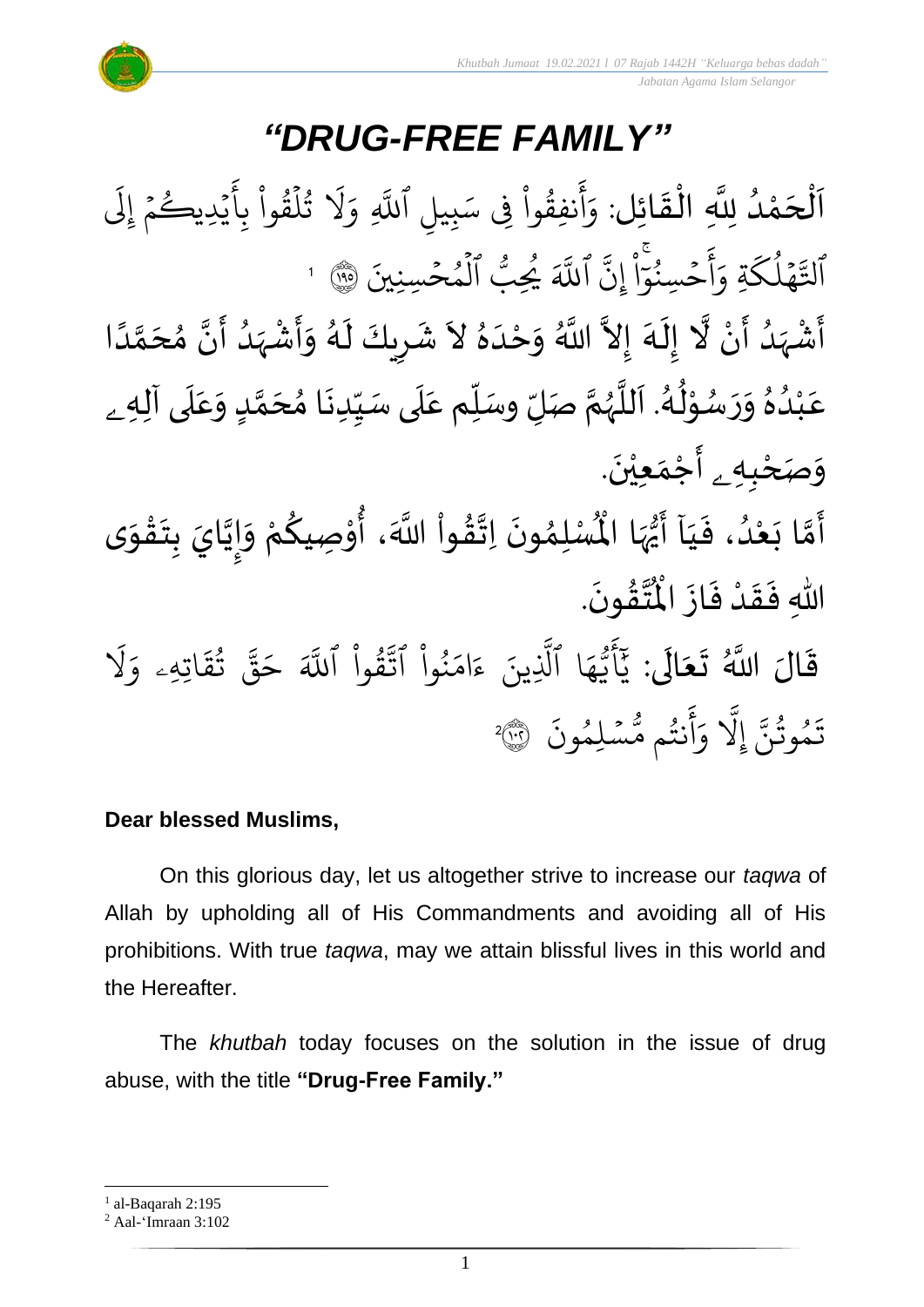

#### **Blessed audience,**

Today we are faced with a social problem that is becoming increasingly worrying. Among the matters that contribute to this dilemma is drug abuse. According to the statistics released by the National Anti-Drugs Agency (AADK) up until 2020, more than 140,000 drug addicts have been recorded and nearly 80% of them are Muslims.

The government has spent hundreds of millions of Ringgit in handling this chronic problem, which includes setting up rehabilitation centers, as well as encouraging the establishment of Private Drug Rehabilitation Centers, on top of educational campaigns for prevention and awareness to the general public. However, these very efforts have yet to yield promising results.

#### **Dear beloved audience of Allah,**

Many researches have indicated that drug abuse results from broken and disharmonious family institution. However, it is still not too late for the family to take action in overcoming such predicament by liberating every family members from the shackles of drug abuse. With that, among the imperative measures that we must give due attention are:

**First:** Strengthen the *'aqeedah, Sharee'ah,* and Islamic *akhlaaq* (etiquette) within the family, which will surely prevent one from immoral activities. This is because *imaan* (faith), *'ibaadah* (acts of worship), and noble *akhlaaq* that are practiced will be awarded with excellent life and reward from Allah *Subhaanahu Wa Ta'aala*, as Allah *Subhaanahu Wa Ta'aala* has promised in verse 97 of soorah an-Nahl: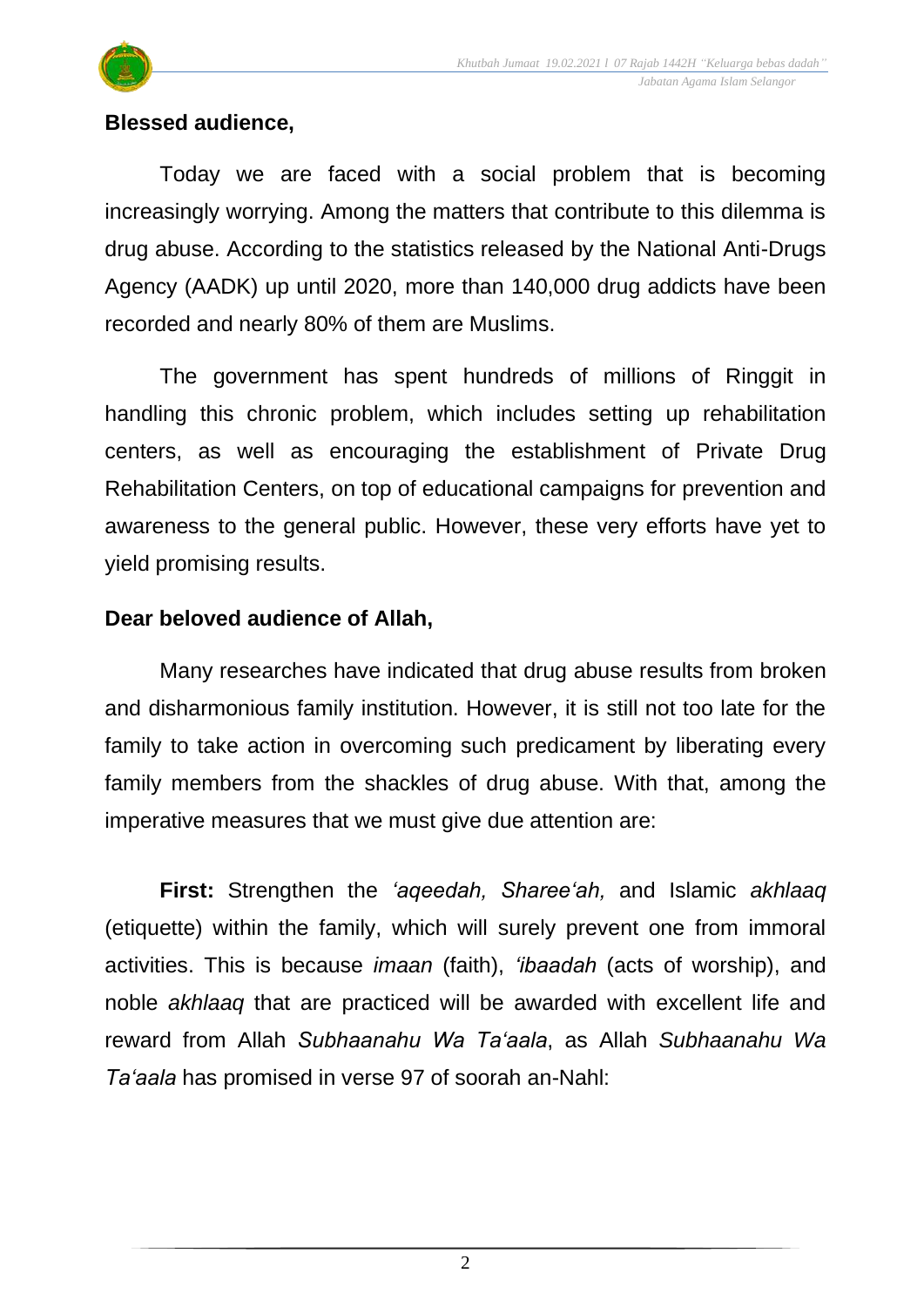



**"Whoever does righteousness, whether male or female, while he is a believer - We will surely cause him to live a good life, and We will surely give them their reward [in the Hereafter] according to the best of what they used to do."**

Verily, Allah *Subhaanahu Wa Ta'aala* has promised that everything that is vile and *munkar* (evil) can be fully prevented if deeds such as Qur'anic recitation, performing obligatory prayer, and remembrance of Allah are done with perfection. This is because these righteous deeds will surely bringabout great benefits and impacts that are noticeable in curbing social ills, which includes drug abuse. Allah *Subhaanahu Wa Ta'aala* mentions in verse 45 of soorah al-'Ankaboot:

و<br>ا ٱتْلُ مَآ أُوحِىَ إِلَيْكَ مِنَ  $\ddot{\mathbf{3}}$ وجِيَ إِلَيْهِ و<br>م أ  $\tilde{1}$ ا  $\frac{1}{2}$ مَا أُوحِيَ إِلَيْكَ مِنَ الْكِتَنْبِ َٰ  $\tilde{\cdot}$ الكِتَنبِ وَأَقِيمِ ہ<br>ا ِ<br>ج أ  $\frac{1}{c}$ و  $\frac{1}{2}$ ة و ે ر<br>آ  $\uplambda$ ىر<br>س الصَّلَوٰةَ یہ<br>• ِن إ  $\tilde{\mathbf{z}}$ ة و ે ر<br>آ  $\uplambda$ ىر<br>س ٱلصَّلَوٰةَ تَنْهَىٰ َٰ  $\ddot{\cdot}$  $\ddot{\cdot}$ ت ِ ن ِ<br>م عَنِ الْفَحْشَاءِ  $\tilde{1}$ ا  $\frac{1}{2}$ ش ح  $\frac{1}{2}$  $\ddot{\cdot}$ الفَخْشَاءِ ہ<br>ا َ<br>م  $\overline{a}$ وَالْمُنكرِ ر<br>م الْمُنكَرِّ ۖ وَلَٰذِكَرُ و ہ<br>1 ُ ر<br>ح  $\tilde{\mathfrak{f}}$ َّل  $\frac{1}{2}$ وَلَٰذِكِرُ اللَّهِ یہ<br>ا اللَّهِ .<br>م حے پ<sup>و</sup> وَ ُۗ ِ<br>ج أ ي<br>آھ اللَّهُ يَعْلَمُ مَا ِرِ و<br>حمٰ مَ و ر<br>آ ل ع  $\frac{1}{2}$ ِرِ ي  $\ddot{\cdot}$ مُونَ و<br>م  $\ddot{\cdot}$ ن صۡ َ تَصَنَعُونَ ۞

**"Recite, [O Muhammad], what has been revealed to you of the Book and establish prayer. Indeed, prayer prohibits immorality and wrongdoing, and the remembrance of Allah is greater. And Allah knows that which you do."**

**Second:** Fostering good relationship between family members and the community. The attentiveness and caring attitude with regard to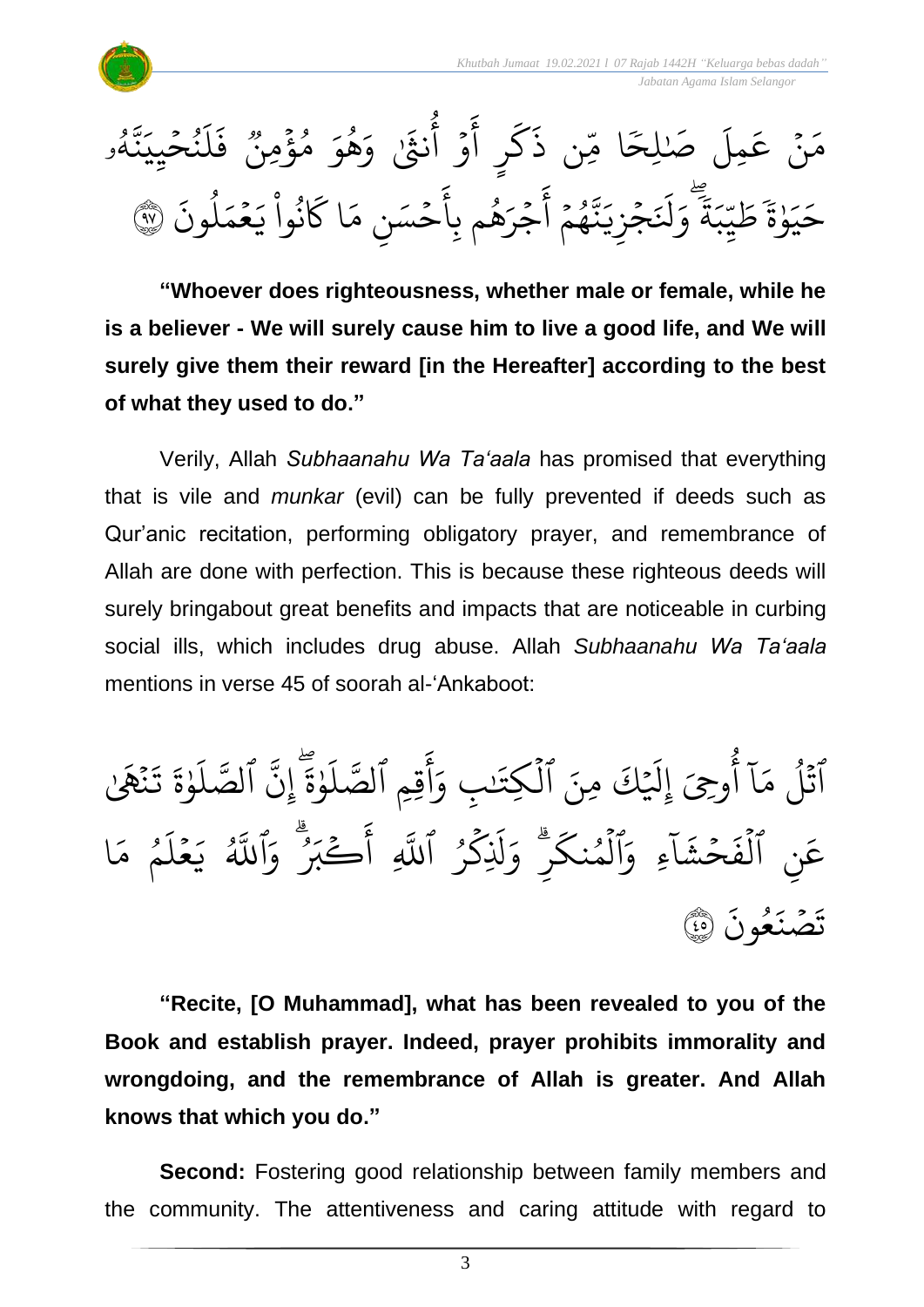

prevailing social problems such as drug addiction must be further solidified. Appropriate swift actions such as providing advice and reporting to relevant authorities must be done accordingly. Rasulullah  $*$  mentioned in the *hadeeth* of Abu Sa'eed al-Khudri *radiyAllaahu 'anh*:

 $\frac{1}{2}$ مَنْ رَأَى مِنْكُمْ مُنْكَرًا فَلْيُغَبِّرْهُ بِيَدِهِ فَإِنْ لَّمْ يَسْتَطِعْ ំ<br>•  $\frac{1}{2}$  $\frac{1}{2}$ ْ <u>و</u> ْ  $\frac{1}{2}$ ْ َ  $\frac{1}{2}$  $\frac{1}{2}$ ់<br>( ُ  $\frac{1}{2}$  $\overline{\phantom{a}}$ س<br>م ْ  $\frac{1}{\lambda}$  $\ddot{\cdot}$  $\frac{1}{1}$  $\frac{1}{2}$ ْ ن<br>ا ْ  $\ddot{\phantom{0}}$  $\ddot{\phantom{0}}$ ֦֧<u>֦</u>  $\frac{1}{2}$ فَبِلِسَانِهِ فَإِنْ لَّمْ يَسْتَطِعْ فَبِقَلْبِهِ وَذَلِكَ أَصْعَفُ الْإِيْمَانِ.  $\frac{1}{2}$ ذا  $\frac{1}{2}$ ْ ا<br>ا ْ  $\ddot{\phantom{0}}$  $\ddot{\phantom{0}}$ ֦֧<u>֦</u>  $\frac{1}{2}$  $\frac{1}{2}$ ់<br>(  $\ddot{\cdot}$  $\tilde{\cdot}$  $\ddot{\cdot}$ -<br>:<br>:  $\overline{\phantom{a}}$ —<br>व्र ֦֧֦֧֦֧֦֧֦֧֦֧֦֧֧֦֧֧֝֝֟֓֓֜֓֟֓֜֓֓<u>֚</u> ٝ<br>ۣ<br>ؙ  $\frac{1}{\lambda}$ 

**"Whosoever of you sees an evil, let him change it with his hand; and if he is not able to do so, then [let him change it] with his tongue; and if he is not able to do so, then with his heart — and that is the weakest of faith."**

(Muslim)

**Third:** Parents must always remain cognizant in the personal development of their children through Islamic education. This is because Islam provides the perfect and complete guideline in educating the children, even from infancy, so that they will be preserved from unfavorable elements. In the *hadeeth* of 'Amr bin Shu'ayb, on the authority of his father that his grandfather reported Rasulullah  $\equiv$  as saying:

 $\frac{1}{2}$ مُرُوا أَوْلاَدَكُمْ بِالْصَّلاَةِ وَهُمْ أَبْنَاءُ سَبْعِ سِنِينَ وَاضْرِبُوهُمْ ْ  $\frac{1}{2}$  $\ddot{\phantom{0}}$ ْ  $\frac{1}{2}$ ْ  $\frac{1}{2}$  $\tilde{\cdot}$  $\tilde{\zeta}$ اتا<br>ما <u>د</u><br>: ْ ں<br>مح  $\ddot{\phantom{0}}$  $\tilde{\zeta}$ ֦֧֦ ي<br>ج **ہ**<br>د  $\frac{1}{2}$ ُ  $\sum$  $\tilde{\cdot}$  $\ddot{\phantom{0}}$ ْ ُ ْ عَلَيْهَا وَهُمْ أَبْنَاءُ عَشْرٍ، وَفَرِّقُوا بَيْنَهُمْ فِي الْمَضَاجِعِ.<br>عَلَيْهَا وَهُمْ أَبْنَاءُ عَشْرٍ، وَفَرِّقُوا بَيْنَهُمْ فِي الْمَضَاجِعِ.  $\frac{1}{2}$  $\frac{1}{2}$ ِ<br>اس ់<br>•  $\mathbf{r}$ .<br>م  $\frac{9}{2}$  $\ddot{\phantom{0}}$ ْ  $\frac{1}{2}$ <u>ر</u> ْ .<br>م  $\frac{1}{2}$  $\frac{1}{\epsilon}$ ْ ر<br>در  $\ddot{\phantom{0}}$ ْ َ<br>ِ ا<br>پو  $\frac{1}{2}$ ر  $\frac{1}{2}$  $\tilde{\cdot}$ 

**"Command your children to observe prayer when they are seven years old, and beat them for [not observing] it when they are ten years old, and arrange their beds [boys and girls] separately."**

(Abu Dawood)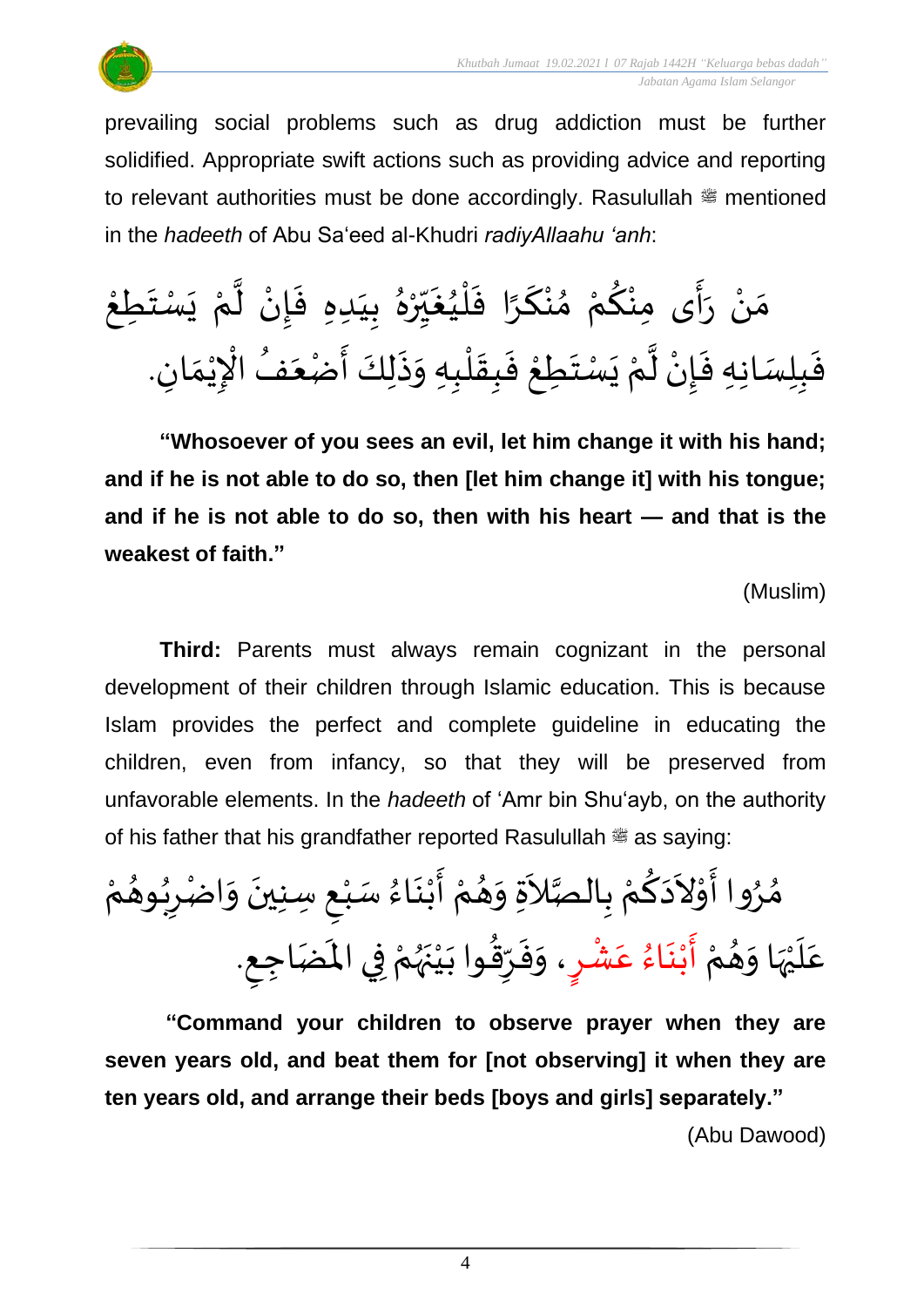

**Fourth:** Parents also should become good exemplary in speech and behavior, as well as constantly supplicating for Allah to protect the family members and bestow offspring having good lineage. Among the *du'aa* (supplication) recommended, as Allah *Subhaanahu Wa Ta'aala* mentions in verse 74 of soorah al-Furqaan:

ا  $\ddot{\cdot}$ ن ل ہ<br>1  $\frac{1}{2}$ اجُعَ  $\frac{1}{2}$ ِ<br>م عَيْنِ وَ و<br>م ر<br>م ِ<br>ج أ  $\ddot{\tilde{}}$  $\frac{1}{2}$ ىر<br>مە ر ا ق و<br>په  $\ddot{\cdot}$ تِن َنْہِ ، ۶<br>په<br>پر ں<br>س ر ذ ُورِ  $\frac{1}{\alpha}$ ا و  $\ddot{\cdot}$ ِجن  $\frac{1}{\alpha}$ زَوْر <u>،</u> ِ<br>ج أ ہ<br>• ا ِمن  $\ddot{\cdot}$  $\tilde{1}$ َل بۡ َ ا ه  $\ddot{\cdot}$ بز یں<br>د بت<br>ب ِ<br>پ ر ا  $\frac{2}{3}$ ام  $\frac{1}{2}$ ِم إ قِيَ َ لِلْمُتَّقِينَ إِمَامًا۞ و ہ<br>1

**"And those who say, "Our Lord, grant us from among our wives and offspring comfort to our eyes and make us an example for the righteous.""**

#### **Dear blessed audience,**

To end the sermon, among the reflections that can be taken as guide from today's *khutbah* are:

1. The Muslim *ummah* must have certainty that clinging upon *'aqeedah, Sharee'ah,* and Islamic *akhlaaq* is the foundation in building a good family, with happiness, and free from drug abuse.

2. The Muslim *ummah* must take on its role and mutually cooperate in solving drug problems, so as to produce a society that is harmonious and prosperous.

3. Every head of family must be held responsible in safeguarding themselves and their family members from the severe torment of Hellfire in the Hereafter, by having *imaan* in Allah *Subhaanahu Wa Ta'aala*, performing righteous deeds, and having excellent *akhlaaq*.

5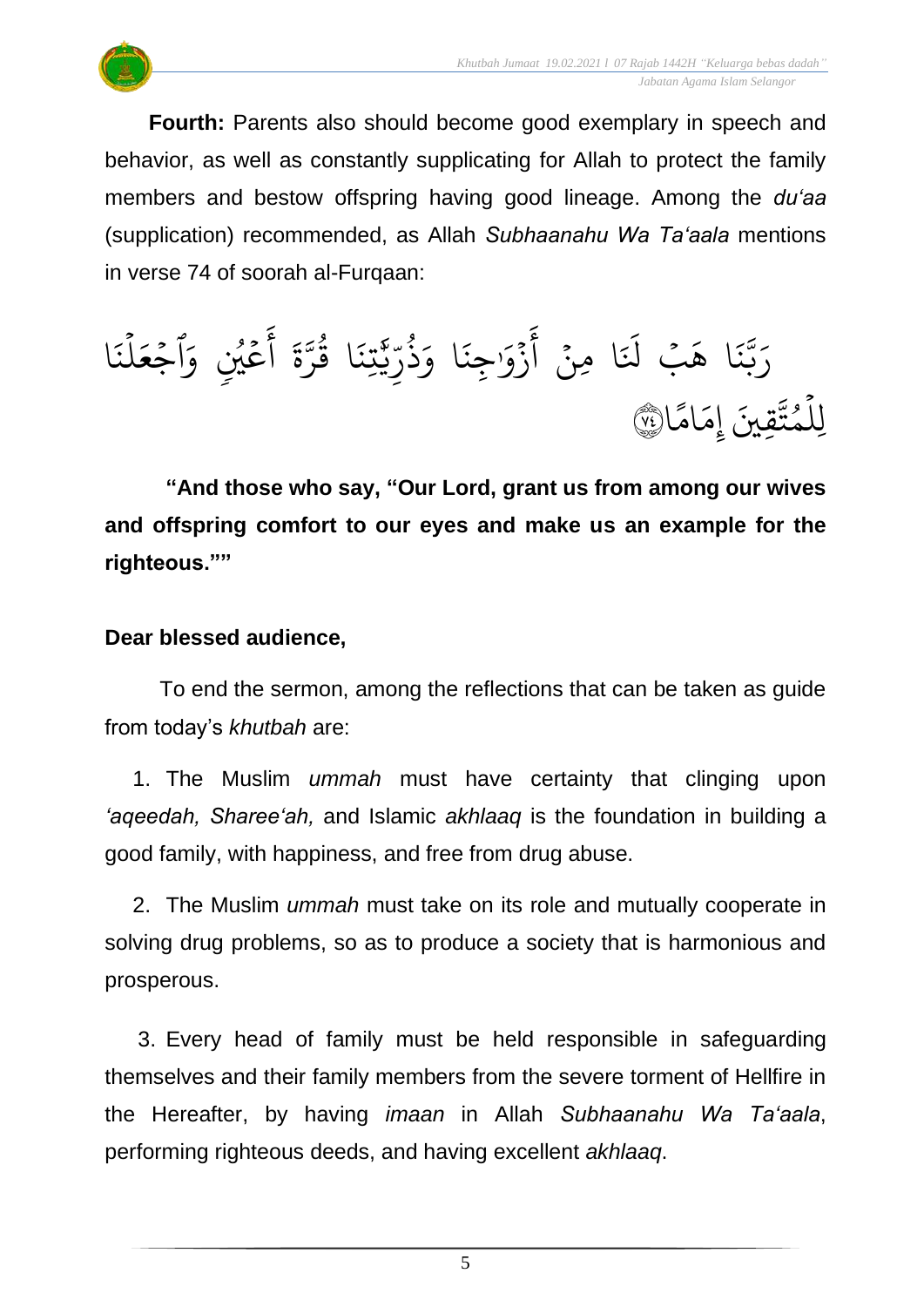

ِجِيمِ ِ<br>س ِن الر ا  $\tilde{\xi}$ ط ي  $\ddot{\phantom{0}}$ ्र<br>अ عُوذُ بِاللَّهِ مِنَ الشَّ ُو<br>په و<br>م ِ<br>ج أ

َ<br>د يَايُّهَا الَّذِينَ ءَامَنُوا قَوّا أَنفُسَكُمْ وَأَهْلِيكُمْ نَارًا وَقُودُهَا  $\lambda$ ه ود ق و<br>م و<br>په ر<br>ہ ا و ֦֓<br>ׇ֧֛֛֓ ار  $\ddot{\cdot}$ هۡلِيڪُمۡ ذَ  $\frac{1}{2}$ و  $\frac{1}{2}$ ِ<br>ج أ  $\frac{1}{\alpha}$ ِ<br>نفُسَڪُمۡ وَ  $\frac{1}{2}$ و و<br>د ِ<br>ج أ  $\frac{1}{2}$ ا  $\frac{1}{\epsilon}$ نُوا قُوَّ و<br>په  $\frac{1}{2}$ ُ  $\frac{1}{2}$ ام  $\tilde{\epsilon}$ ء ِينَ ِ<br>آ ا الَّذِ ر<br>م ه و<br>مم سَ<br>ڊ ِ<br>ج  $\overline{\phantom{a}}$ ِ<br>آک اللّة  $\ddot{\cdot}$ مۡصُونَ و  $\frac{1}{2}$ ِرِ ي یہ<br>1 َل وو<br>^ اد ر<br>ا .<br>لَاڭُ شِدَ ِغَل وٍرٍ<br>ٌ' ة ر<br>م ِك ئ بر<br>آ  $\mu$  $\frac{1}{2}$ ا م ر<br>م ه ي  $\ddot{\phantom{0}}$ ر<br>آ  $\mu$ ِ<br>ح ة<br>قاعَ ور ِ<br>پ ار  $\tilde{\xi}$ الحِجَ ہ<br>1 َ<br>م اس وَا و<br>. ِ<br>په ٱَل  $\ddot{\cdot}$ ون ر ُو  $\frac{1}{2}$ م ؤ ا ي ہ<br>\$ ُو  $\frac{1}{2}$ ر<br>م  $\ddot{\cdot}$ لمونَ و<br>ا  $\tilde{\phantom{a}}$ ع ف  $\ddot{\cdot}$  $\tilde{\cdot}$ ر<br>به  $\frac{1}{c}$ هُمْ وَ  $\frac{1}{2}$ و<br>ج  $\overline{a}$ ر<br>ر  $\frac{1}{2}$ ر<br>م ے<br>آ آ أ مَآ أَمَرَهُمۡ وَيَفۡعَلُونَ مَا يُؤۡمَرُونَ ۞

**"O you who have believed, protect yourselves and your families from a Fire whose fuel is people and stones, over which are [appointed] angels, harsh and severe; they do not disobey Allah in what He commands them but do what they are commanded."**

(at-Tahreem 66:6)

ْ بَارَكَ اللّهُ لِيْ وَلَكُمْ فِي الْقُرْآنِ الْعَظِيْمِ، وَنَفَعَنِيْ وَإِيَّاكُمْ َ  $\frac{1}{2}$  $\ddot{\phantom{0}}$  $\tilde{\cdot}$ ْ  $\frac{1}{2}$ ֦֧֦֧֦֧֦֧֦֟֜֜֜֜֜֜֜֜<br>֧ׅׅ֝֜֜֜֜֜֜֜֜֜֜֜֝֜֜֝֜<del>֟</del> ْ  $\frac{9}{4}$ ֦֧֦֧֦֧֦֧֦֦֜֜֜֜֜֜֜֜֜<br>֧ׅׅ֝֜֜֜֜֜֜֜֜֜֜֝֜֜֝֜<del>֛</del> ْ <u>ہ</u>  $\tilde{\mathbf{r}}$  $\frac{1}{2}$ ْ  $\frac{1}{2}$  $\ddot{\phantom{0}}$ ْ <u>ل</u> ن<br>• !<br>-<br>- $\frac{1}{2}$ ْ بِمَا فِيْهِ مِنَ الآيَاتِ وَالنِّكْرِ الْحَكِيْمِ وَتَقَبَّلَ مِنِّيْ وَمِنْكُمْ <u>ل</u> ْ  $\frac{1}{2}$ ْ .<br>ب  $\sum$ ن<br>ا  $\frac{1}{2}$  $\frac{1}{2}$  $\frac{1}{2}$ ់<br>រ  $\overline{\phantom{a}}$ ْ  $\overline{\phantom{a}}$ ؚ<br>م  $\frac{1}{2}$ ์ $\frac{1}{2}$ ِ<br>پُ  $\ddot{\phantom{0}}$ ់<br>រ  $\frac{1}{2}$ . ़<br>१ تِلاوَتَهُ، إِنَّهُ هُوَ السَّمِيْعُ الْعَلِيْمُ ْ َ ֦֧֦֧֦֧֦֧֦֧֦֧֦֧֜֜֜֜֓֓<br>֧ׅׅ֝֜֜֜֜֜֜֜֜֜֜֬֜֜֜֜֬֟֓֟ ُ ْ ا<br>ما  $\frac{1}{2}$  $\frac{1}{2}$ و<br>گ بة<br>•  $\frac{1}{2}$ .<br>ر<br>ا  $\ddot{\phantom{0}}$  $\frac{1}{2}$ ُأَقُولُ قَوْلِيْ هَذَا وَأَسْتَغْفِرُ اللّٰهَ الْعَظِيْمَ لِيْ وَلَكُمْ وَلِسَاْئِرِ ِ<br>وفيات  $\ddot{\ }$ न<br>न<br>न  $\frac{1}{2}$  $\ddot{\cdot}$  $\overline{a}$ ំ<br>, لمح י<br>י  $\frac{1}{2}$ و<br>پيد -<br>پنج  $\sum$  $\tilde{\cdot}$ ْ <u>ہ</u>  $\tilde{\mathbf{r}}$  $\tilde{\cdot}$ ֦֧֦֧<u>֚</u> إ  $\frac{1}{2}$ ْ  $\frac{1}{2}$ ֦֧֦֧֦֧֦֧֦֧֦֧֦֧֜֜֜֜֓֓<br>֧ׅׅ֝֜֜֜֜֜֜֜֜֜֜֜֜֜֝֜֜֬֟ ُ رِبِ<br>لْمُسْلِمَاتِ، فَاسْتَغْفِرُوْهُ إِنَّهُ هُوَ الْغَفُوْرُ الرَّحِيْمُ ْ ان<br>م  $\frac{1}{2}$ י<br>י  $\frac{1}{2}$  $\ddot{\cdot}$ ر<br>ا  $\frac{1}{2}$ ُ و<br>گ ن<br>•<br>•  $\frac{1}{2}$  $\frac{1}{2}$ ֦֧֦֦֦֝ **ہ**<br>د ْ  $\frac{1}{2}$  $\frac{1}{2}$  $\frac{1}{2}$ ر۔<br>لْمُسْلِمِيْنَ وَالْمُ  $\frac{1}{2}$  $\ddot{\phantom{0}}$ ់<br>( المأ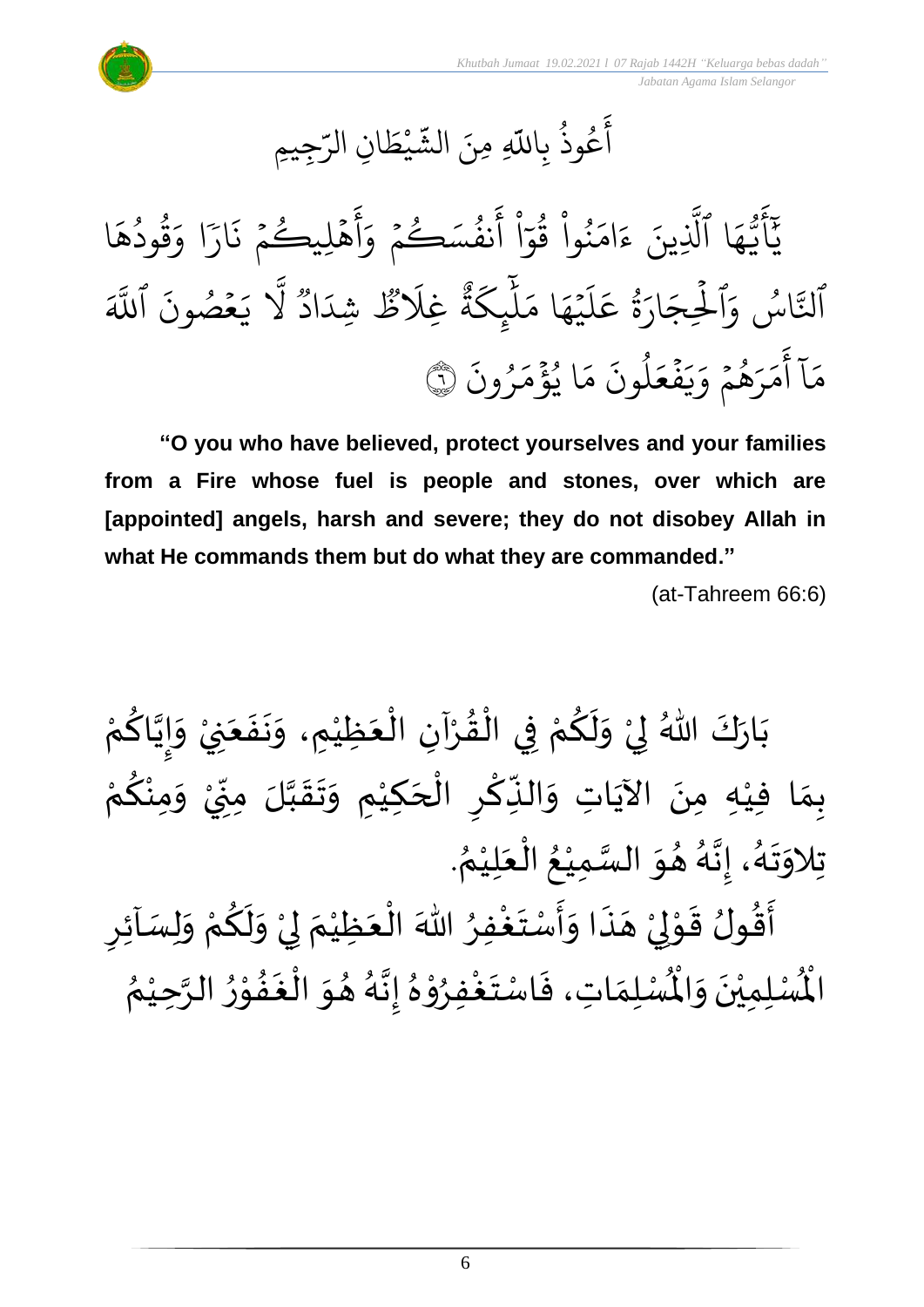

### **THE SECOND KHUTBAH**

ر مدى مدى مدى.<br>لِّسْلِمِيْنَ، وَرَزَقَنَا مِنَ الطَّيِّبَاتِ  $\frac{1}{1}$ しんこ  $\frac{1}{2}$ ن<br>ا  $\ddot{\phantom{0}}$ :<br>با<br>◆  $\frac{1}{2}$  $\ddot{\cdot}$  $\frac{1}{2}$  $\tilde{\cdot}$  $\ddot{\phantom{0}}$ ់<br>**រ** اَلْحَمْدُلِلَّهِ الَّذِيْ جَعَلَنَا مِنَ الْمُسْلِمِيْنَ، وَرَزَقَنَا مِنَ الطَّيِّبَاتِ.  $\ddot{\phantom{0}}$  $\ddot{\phantom{0}}$  $\frac{1}{1}$  $\frac{1}{2}$  $\ddot{\phantom{0}}$ ا<br>ا ان<br>ا و<br>و **ٔ**  $\overline{\phantom{a}}$ ֦֧֦֧֦֧֦֧֦֧֦֧֦֧֦֧֜֜֓֓֟֓<br>**֡**  $\overline{\phantom{a}}$ ا<br>ا أَشْهَدُ أَنْ لَّا إِلَهَ إِلاَّ اللّهُ وَحْدَهُ لاَ شَرِيْكَ لَهُ، وَأَشْهَدُ أَنَّ ْ ر<br>پنج و<br>ا  $\frac{1}{2}$ ْ  $\tilde{\mathbf{z}}$ الا ر<br>سا  $\tilde{\cdot}$  $\frac{1}{2}$  $\lambda$  $\frac{1}{2}$ ِ<br>ا  $\tilde{\cdot}$ ا<br>با<br>• -<br>با بر<br>د  $\frac{1}{2}$ ْ  $\frac{1}{2}$  $\tilde{\cdot}$ د<br>گ  $\tilde{\mathbf{r}}$ ْ  $\overline{\phantom{a}}$  $\frac{1}{2}$ مُحَمَّدًا عَبْدُهُ وَرَسُوْلُهُ. اَللَّهُمَّ صَلِّ وَسَلِّمْ وَبَارِكْ عَلَى سَبِّدِنَا  $\ddot{\phantom{0}}$  $\frac{1}{1}$  $\frac{1}{2}$ `<br>أ ِ<br>م ّ<br>وُ  $\ddot{\phantom{0}}$  $\frac{1}{2}$ ៝<br>៝ ์<br>ผู้  $\overline{r}$  $\tilde{\cdot}$ ن<br>م و<br>ر<br>ر ا<br>آ  $\overline{\phantom{a}}$ و<br>گ  $^9$ ֦֧֦֦֦֦֧֦֦֦֧֦֧֦֧֦֝֝֝֟֓֓֟֓֓֟֓<br>**֧** ر<br>م  $\frac{1}{2}$  $\frac{1}{2}$  $\frac{1}{\lambda}$ و<br>و ْ .<br>م ً<br>أ ت<br>م  $\overline{\phantom{a}}$  $\frac{1}{2}$ مُحَمَّدٍ وَعَلَى آلِهِ وَصَحْبِهِ وَمَنْ تَبِعَهُمْ بِإِحْسَانٍ إِلَى يَوْمِ <u>ل</u> تة<br>م  $\overline{\phantom{a}}$  $\frac{1}{2}$ َ ً<br>م  $\tilde{\cdot}$ ֦֧֦֦֧֦֦֦֧֦֦֧֦֧֦֧֦֝֝֝֟֓֓֟֓֓֟֓<br>**֧** ا<br>ما<br>•  $\ddot{\phantom{0}}$ ل  $\frac{1}{2}$ )<br>=<br>= ْ <u>د</u><br>: ៝<br>៝ و<br>ر<br>ر َ  $\ddot{\phantom{0}}$ ْ  $\frac{1}{2}$ ์ $\tilde{\cdot}$ ֦֧<u>֦</u> الدِّيْنِ. أَمَّا بَعْدُ، فَيَا عِبَادَ اللّهِ، اِتَّقُواْ اللَّهَ، أُوصِيكُمْ وَإِيَّايَ اتا<br>م |<br>-<br>-<br>- $\tilde{\cdot}$ ْ ِ<br>م ∫<br>م ْ ُ<br>مو ن<br>\*  $\sim$ َ َ  $\frac{1}{2}$ ٍ<br>ا ំ<br>រ  $\ddot{\phantom{0}}$ تا<br>م  $\frac{1}{2}$ ليا ّٰ<br>ْ  $\frac{1}{\sqrt{2}}$ .  $\ddot{\phantom{0}}$ تقُوْنَ י<br>י  $\frac{1}{2}$ ا<br>این<br>جو ُ<br>مو بِتَقْوَى اللهِ فَقَدْ فَازَ الْمُ  $\ddot{\phantom{0}}$  $\frac{1}{2}$ ْ  $\frac{1}{2}$  $\frac{1}{2}$  $\frac{1}{2}$ ّ<br>مو  $\ddot{\ }$  $\ddot{\cdot}$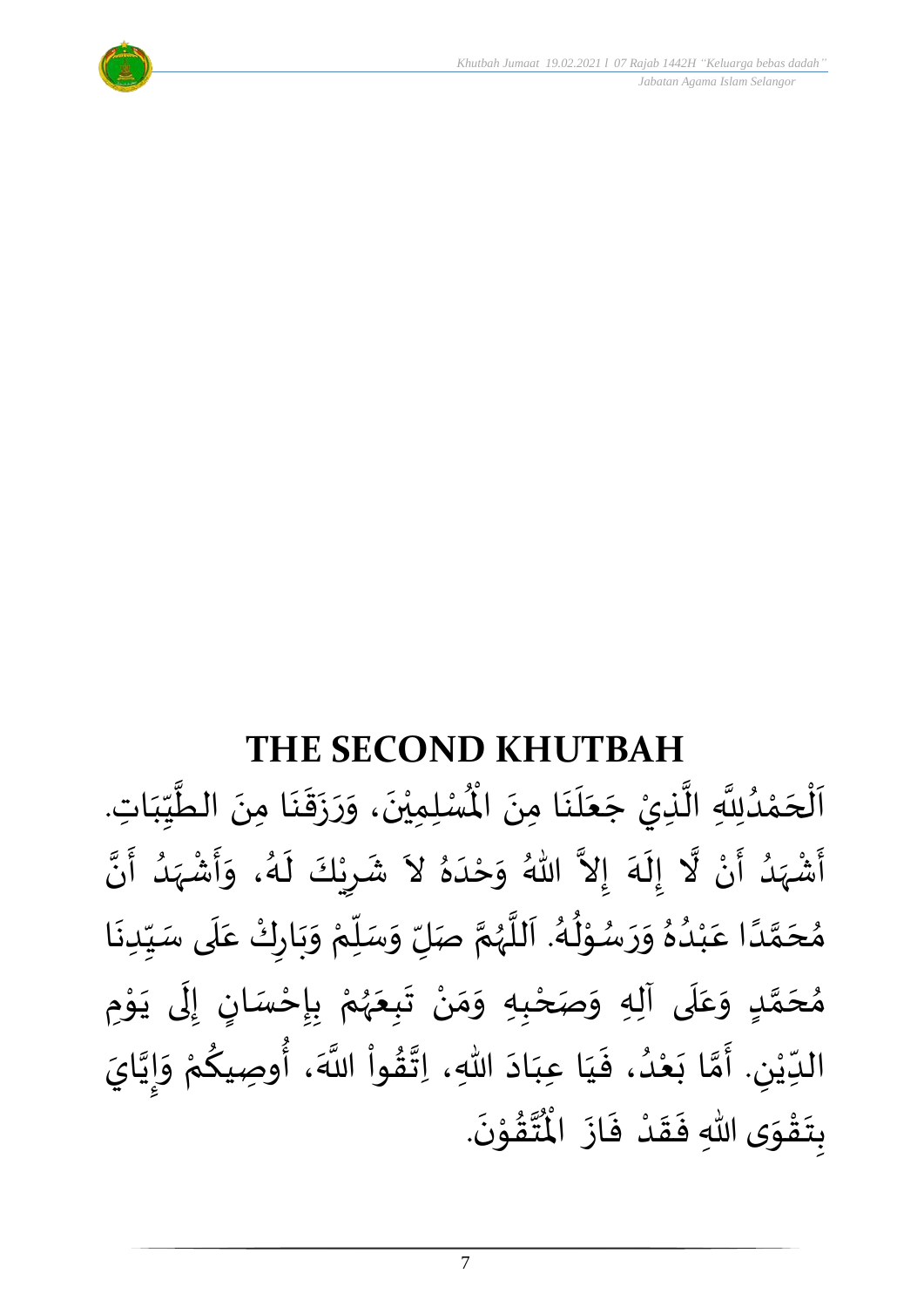



وَقَالَ اللّٰهُ تَعَالَى :  $\ddot{\phantom{0}}$ َ  $\frac{1}{2}$  $\frac{1}{2}$  $\frac{1}{2}$ و<br>ا و<br>4و **يُصَ**لُّ و<br>د و<br>لم  $\ddot{\phantom{0}}$ ت ر<br>م ِك ئ بر<br>آ  $\mathcal{L}$  $\frac{1}{2}$ بر<br>م  $\frac{1}{\alpha}$ و ہ<br>آک اللّة ِ<br>په نَّ اللَّهَ وَمَلْبِكَتَهُو يُصَلُّونَ عَلَى النَّبِيِّ يُايُّهَا إ ِ<br>م ه و<br>س سَ<br>ڊ ِ<br>ج أ َ<br>د يج<br>تنجي ي<del>د</del><br>نيم نَ عَلَى ٱلنَّ ون ا  $\frac{2}{3}$ ن*ش*ليمً ۔<br>م ় ت  $\ddot{\cdot}$ وا ِم و ں<br>آ ل ِ<br>م سر<br>سد  $\frac{1}{2}$ يَّهِ وَ<sub>َ</sub>  $\ddot{\phantom{0}}$ ر<br>آ  $\uplambda$ ِ<br>م ع وا  $\ddot{\cdot}$ سو<br>ا م<br>نُواْ صَلَّ  $\ddot{\cdot}$ ُ  $\frac{1}{2}$ ام  $\tilde{\cdot}$ ء ِينَ ا<br>آباد الَّذِينَ ءَامَنُوا صَلُّوا عَلَيْهِ وَسَلِمُوا تَسْلِيمًا ۞

#### **Respected audience,**

Let us unite upon the basis of authentic Islamic *'aqeedah*. The Muslims must remain united at heart in facing atmospheres, perverted ideologies, and threats by the enemies of Islam. The solid unity of the Muslim *ummah* is the foundational strength towards the development of an *ummah* that is dignified, capable, and upright. Let us unite upon the spirit of firm *tawheed*, الله إلا الله عبد إ $\lambda$ , affirmative principles within al-Qur'an and *al-*

*Hadeeth*, as well as the *Qudwah* (exemplary) of Rasulullah  $\ddot{m}$ .

The high number of Covid-19 cases recorded in Selangor according to statistics truly necessitate strict adherence to the SOP regulated by the government, the SOP released by JAIS in preventing the spread of Covid-19, and exercising self-control in this very difficult situation. Let us increase our *yaqeen* (certainty) in Allah *Subhaanahu Wa Ta'aala*, upholding his Oneness, purifying Him from other deities, as well as making *tawbah* (repentance). Let us ponder upon our wrongdoings in the past, that Allah *Subhaanahu Wa Ta'aala* sends this calamity and pandemic upon us. Let us not get riled up in spewing accusations, slander, or blaming those whom are diligently trying to overcome this severe predicament.

ؙۊؙٝڡؚڹؘٳؾؚ  $\ddot{\phantom{0}}$ ْ<br>با ُْ ُؤْمِنِيْنَ ۖ وَالْمُ  $\tilde{\cdot}$  $\ddot{\phantom{0}}$ ْ ْ<br>بِ  $\mathbf{r}^{\circ}$ ِ<br>لْمُسْلِمَاتِ وَالْمُ  $\tilde{\cdot}$  $\frac{1}{2}$ ِ<br>اَللَّهُمَّ اغْفِرْ لِلْمُسْلِمِيْنَ وَالْمُ  $\tilde{\cdot}$  $\ddot{\phantom{0}}$ ់<br>**រ** ,<br>^ ់<br>ព្រ ِّ<br>و ن<br>م ر<br>ر<br>ر ا<br>آ ً<br>أ الأَحْيَاءِ مِنْهُمْ وَالأَمْوَات، إِنَّكَ سَمِيْعٌ قَرِيْبٌ مُجِيْبُ الدَّعَوَاتِ َ ֦֧<u>֦</u> -<br>ع ْ بو<br>زړ ْ  $\frac{1}{2}$ י<br>ה -<br>ع  $\ddot{\ }$ .<br>م ا<br>ا ُ ֦֧֦֦֧֝<u>֚</u>  $\frac{1}{2}$ ه<br>د ا قَرِرْ  $\overline{\phantom{a}}$  $\ddot{\ddot{\cdot}}$ ٌ ، إِنَّكَ سَمِيْعٌ ْ ن<br>•<br>•  $\frac{1}{2}$ ن<br>م وَيَا قَاضِيَ الْحَاجَاتِ. اَللَّهُمَّ إِنَّا نَسْأَلُكَ وَنَتَوَسَّلُ إِلَيْكَ بِنَبِيِّكَ ر<br>ر ا<br>آ َ  $\overline{\phantom{a}}$ ׁ<br>ו  $\frac{1}{2}$  $\frac{1}{2}$  $\ddot{\ }$  $\frac{1}{2}$  $\frac{1}{1}$  $\frac{1}{2}$ L<br>:  $\ddot{\phantom{0}}$  $\frac{1}{2}$ ْ ें  $\frac{1}{2}$ ان<br>مرا  $\ddot{\ }$  $\ddot{\phantom{0}}$  $\ddot{\phantom{0}}$ َ<br>م ے<br>م  $\frac{1}{2}$  $\ddot{\phantom{0}}$ بة<br>•  $\frac{1}{2}$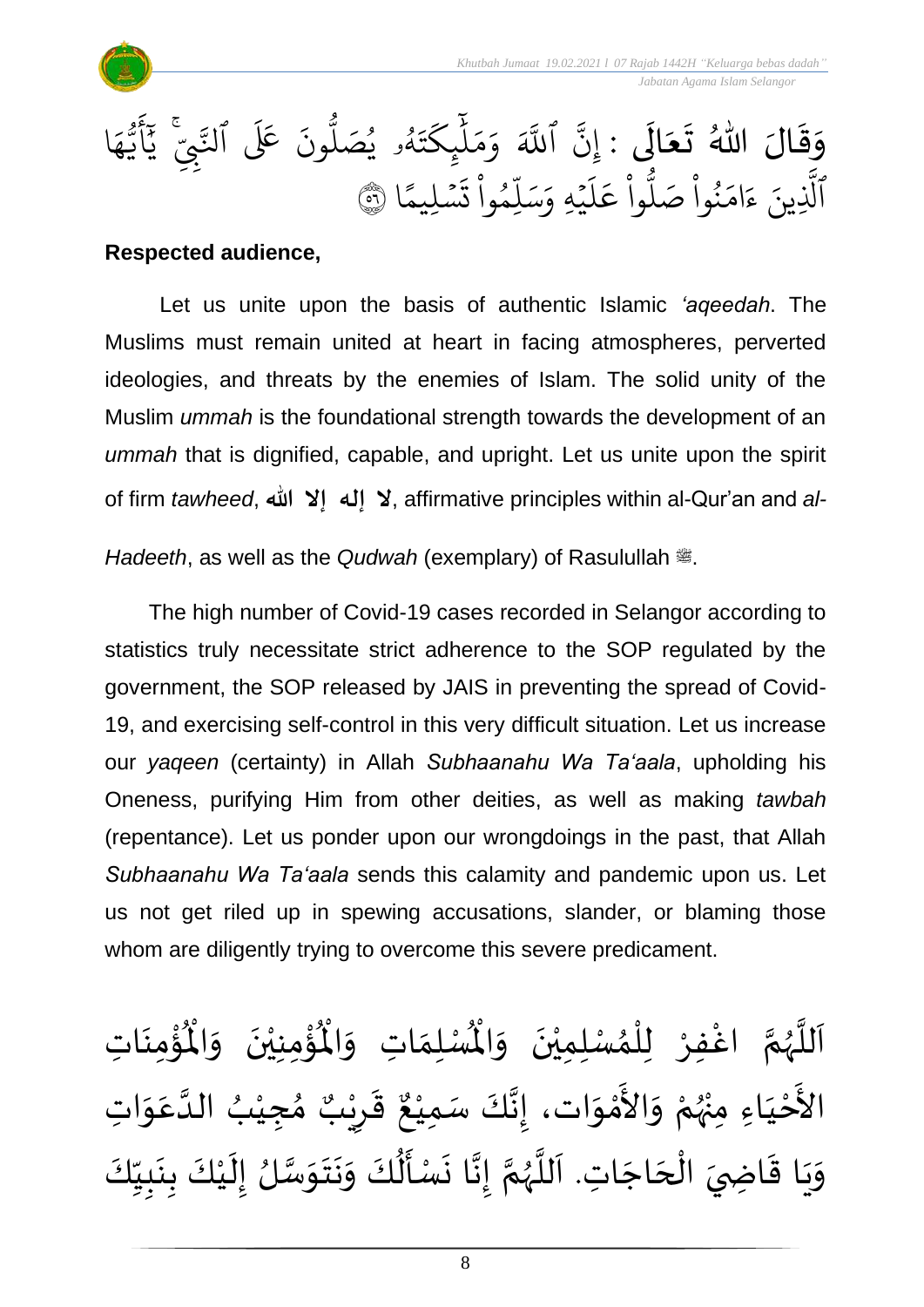

 *Jabatan Agama Islam Selangor*

ْ الأَمِيْنِ، وَنَسْأَلُكَ بِأَسْمَآئِكَ الْحُسْنَى، وَصِفَاتِكَ الْعُظْمَى، أَنْ الله<br>ما ์ ֦֧֦֧֦֧֦֧֦֧֦֧֦֧֦֧֦֧֦֧֝֝֟֓֓֟֓֓<br>**֧** }<br>• ֦֧֦֧֦֧֦֧֦֧֦֧֦֟֜֜֓֟֓<br>֧ׅׅ֦֛֛֝֜֜֜֜֜֜֜֜֜֜֝֜֜֜֜֜  $\ddot{\cdot}$  $\frac{1}{2}$  $\ddot{\phantom{0}}$  $\frac{1}{2}$ ֦֧֦֧֦֧֦֧֦֧֦֧֦֧֧֦֧֦֧ׅ֧֦֝֝֝֟֓֓֜֟֓֟֓֜֓֟֓֟֓<br>**֧**  $\frac{1}{\lambda}$  $\frac{1}{2}$  $\ddot{\cdot}$ ُمُ<br>ا  $\ddot{\tilde{}}$  $\ddot{\phantom{0}}$  $\frac{1}{2}$ ់<br>រ ِ<br>ج تَحْفَظَ بِعَيْنِ عِنَايَتِكَ الرَّبَّانِيَّةِ، وَبِحِفْظِ وِقَايَتِكَ الصَّمَدَانِيَّةِ، اتا<br>ا  $\frac{1}{1}$  $\frac{1}{\sqrt{2}}$ ا<br>ما  $\ddot{\phantom{0}}$  $\ddot{\ddot{\cdot}}$ ֦֧֦֧֦֧<u>֦</u>  $\frac{1}{2}$  $\frac{1}{2}$ اتا<br>ا ن<br>م<br>۱ ا<br>په  $\ddot{\phantom{0}}$  $\ddot{\phantom{0}}$ ់<br>**រ** ي  $\frac{1}{2}$ َ ं<br>◆<br>  $\ddot{\phantom{0}}$  $\ddot{\phantom{0}}$ جَلاَلَةَ مَلِكِنَا الْمُعَظُّمِ ِ<br>ا  $\tilde{\phantom{a}}$  $\ddot{\phantom{0}}$ ا<br>ا  $\frac{1}{2}$ .<br>مو مَلِكِنَا الْمُعَظَّمِ، سُلْطَان سلاڠُور، سُلْطَان شَرَفُ .<br>.<br>•  $\frac{1}{2}$ ُ<br>م  $\mathbf{r}$  $\ddot{\phantom{0}}$ ់<br>**រ** ر<br>م )<br>ፌ  $\ddot{\phantom{0}}$ ۔<br>أ ر<br>ر<br>ر الدِّين ادريس شاه الحاج، ابن المرحوم سُلْطَان صَلاَحُ الدِّين  $\frac{1}{1}$ <sup>ื้</sup> ्<br>र  $\ddot{\phantom{0}}$ ۔<br>ا ر<br>ر<br>ر  $\frac{1}{\sqrt{2}}$ ا<br>بہ عبد العزيز شاه الحاج. اَللَّهُمَّ أَدِمِ الْعَوْنَ وَالْهِدَايَةَ  $\ddot{\phantom{0}}$  $\frac{1}{1}$ ْ ์  $\ddot{\phantom{0}}$ י<br>י  $\frac{1}{2}$ ֦֧<u>֚</u>  $\ddot{\phantom{0}}$ ِ<br>پنج ن<br>م ر<br>ر<br>ر ا<br>ا .<br>آ وَالتَّوْفِيْقَ، وَالصِّحَّةَ وَالسَّلامَةَ مِنْكَ، لِوَلِيِّ عَهْدِ سلاَغُور، )<br>ፌ ٝ<br>ۣ<br>ؙ .<br>م  $\frac{1}{2}$  $\frac{1}{2}$ إ  $\frac{1}{2}$ ْ  $\ddot{\cdot}$  $\frac{1}{2}$ ا<br>ما  $\tilde{\cdot}$  $\ddot{\phantom{0}}$ ة<br>م  $\frac{1}{2}$  $\ddot{\phantom{0}}$ ْ ់<br>់ لة<br>\*\*  $\frac{1}{2}$  $\frac{1}{2}$ تغكو أَمِير شَاه، اِبْنِ السُّلْطَان شَرَفُ الدِّين ادريس شاه ِ.<br>∶َ بر<br>ما ُ  $\ddot{\phantom{0}}$  $\ddot{\phantom{0}}$ ់<br>(  $\frac{3}{2}$ ْ الحاج، فِي أَمْنٍ وَصَلاَحٍ وَعَافِيَةٍ بِمَنَّكَ وَكَرَمِكَ يَا ذَاالْجَلالِ  $\overline{\phantom{a}}$ ֧֦֧֦֚֓֝֝֟  $\ddot{\ddot{\cdot}}$  $\ddot{\phantom{0}}$ َ  $\frac{1}{2}$  $\frac{1}{2}$  $\frac{1}{2}$  $\frac{1}{2}$  $\sum_{i=1}^{n}$ َ .<br>م  $\frac{1}{2}$ ।<br>त َ  $\frac{1}{2}$ <u>ل</u>يا ់<br>ត  $\frac{1}{2}$ وَالإِكْرَامِ. اَللَّهُمَّ أَطِلْ عُمْرَهُمَا، مُصْلِحَيْنِ لِلْمُوَظَّفِيْنَ وَالرَّعِيَّةِ ات<br>ا ان<br>ا  $\tilde{\cdot}$  $\ddot{\phantom{0}}$ ْ ا<br>الم  $\frac{1}{2}$ ๋<br>ለ ់<br>( ْ ي  $\overline{\phantom{a}}$  $\frac{1}{2}$  $\frac{1}{2}$  $\frac{1}{2}$ ْ بر<br>م  $\frac{1}{2}$ ا<br>مح ر<br>ر<br>ر ا<br>آ ا<br>أ  $\ddot{\phantom{0}}$ ٔ<br>م  $\frac{1}{2}$ وَالْبِلاَدِ، وَبِلّغْ مَقَاصِدَهُمَا لِطَرِيقِ الْهُدَى وَالرَّشَادِ.  $\frac{1}{2}$  $\frac{1}{2}$  $\frac{1}{1}$  $\frac{1}{2}$  $\frac{1}{2}$ <u>់</u>  $\frac{1}{\sqrt{2}}$  $\overline{r}$  $\frac{1}{2}$  $\sim$ ْ  $\tilde{\cdot}$ ्<br>रू  $\tilde{\cdot}$  $\frac{1}{1}$ ر<br>ر<br>ر ْ Ï  $\overline{\phantom{a}}$  $\ddot{\phantom{0}}$ 

O Allah, You are the Lord that is All Mighty, we are grateful to You for having bestowed upon us *rahmah* and blessings upon this state that continues to prosper and progress, and that its residents remain united, under the auspices and leadership of our Ruler as the Head of Islamic affairs in this state.

O Allah, protect us from calamities and pandemic such as Covid-19.

ن<br>م اَللَّهُمَّ يَا دَافِعَ الْبَلَاءِ، اِدْفَعْ عَنَّا هَذَا الْوَبَاءَ وَالْبَلَاءِ وَالْمَرَضَ و<br>ر ا<br>آ ً<br>آ يَا دَافِعَ الْبَلَاءِ، اِدْفَعْ عَنَّا هَذَا الْوَبَاءَ وَالْبَلَاءِ وَالْمُ  $\tilde{\cdot}$ ً<br>ن  $\frac{1}{1}$ ْ  $\tilde{\cdot}$  $\frac{1}{2}$  $\ddot{\phantom{0}}$  $\frac{1}{2}$ ْ  $\ddot{\phantom{0}}$  $\overline{\phantom{a}}$ اتا<br>ج .<br>م ֦֧<u>֦</u>  $\ddot{\cdot}$ ْ َ<br>ا َ ֦֧֦֧֦֧֦֧֦֧֦֜֜֜֜֓֓֟֓<br>֧ׅׅ֝֜֜֜֜֜֜֜֜֜֜֜֬֜֜֜֜֬֟  $\ddot{\phantom{0}}$  $\sim$  $\ddot{\phantom{0}}$ وَالشَّدَائِدَ وَالْمِحَنَ، بِلُطْفِكَ يَا لَطِيْفُ إِنَّكَ عَلَى كُلِّ شَىْءٍ َ نه<br>په  $\tilde{\cdot}$ ْ ์ $\frac{1}{2}$ ُ َ<br>ا .<br>م اله<br>بان<br>با  $\frac{1}{2}$ ُ  $\tilde{\mathbf{r}}$  $\ddot{\phantom{0}}$ ْ ٍ<br>ا <u>ر</u><br>- $\ddot{\phantom{0}}$  $\overline{\phantom{a}}$ )<br>°  $\frac{1}{2}$ َ . و<br>م وَبِالْإِجَابَةِ جَدِيْرٌ ٝ<br>ؙ  $\overline{\phantom{a}}$  $\ddot{\phantom{0}}$  $\ddot{\phantom{0}}$ ֦֧֦֧֦֧֦֧֦֧֦֧֦֧֜֜֜֓֓֓<br>֧֝֜֜֜֜֜֜֜֜֜֟֓֬֝֓֟ ر<br>م  $\frac{1}{2}$ و<br>م قَدِيْرٌ ٝ<br>ؙ  $\frac{1}{2}$